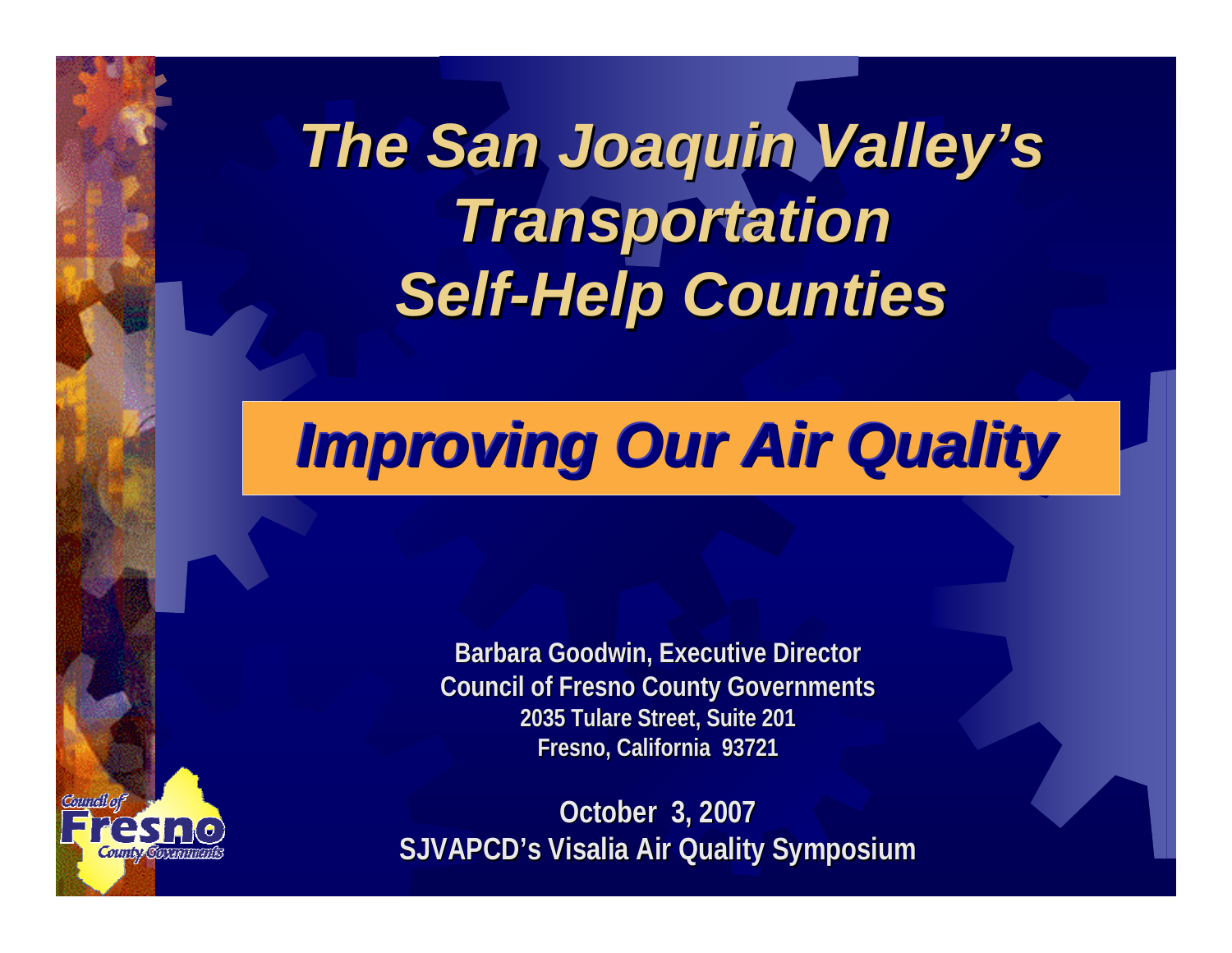# **What is a Self-Help County ?**

• A County that has chosen, by a 2/3 public vote, to tax themselves to implement their community's transportation agenda.

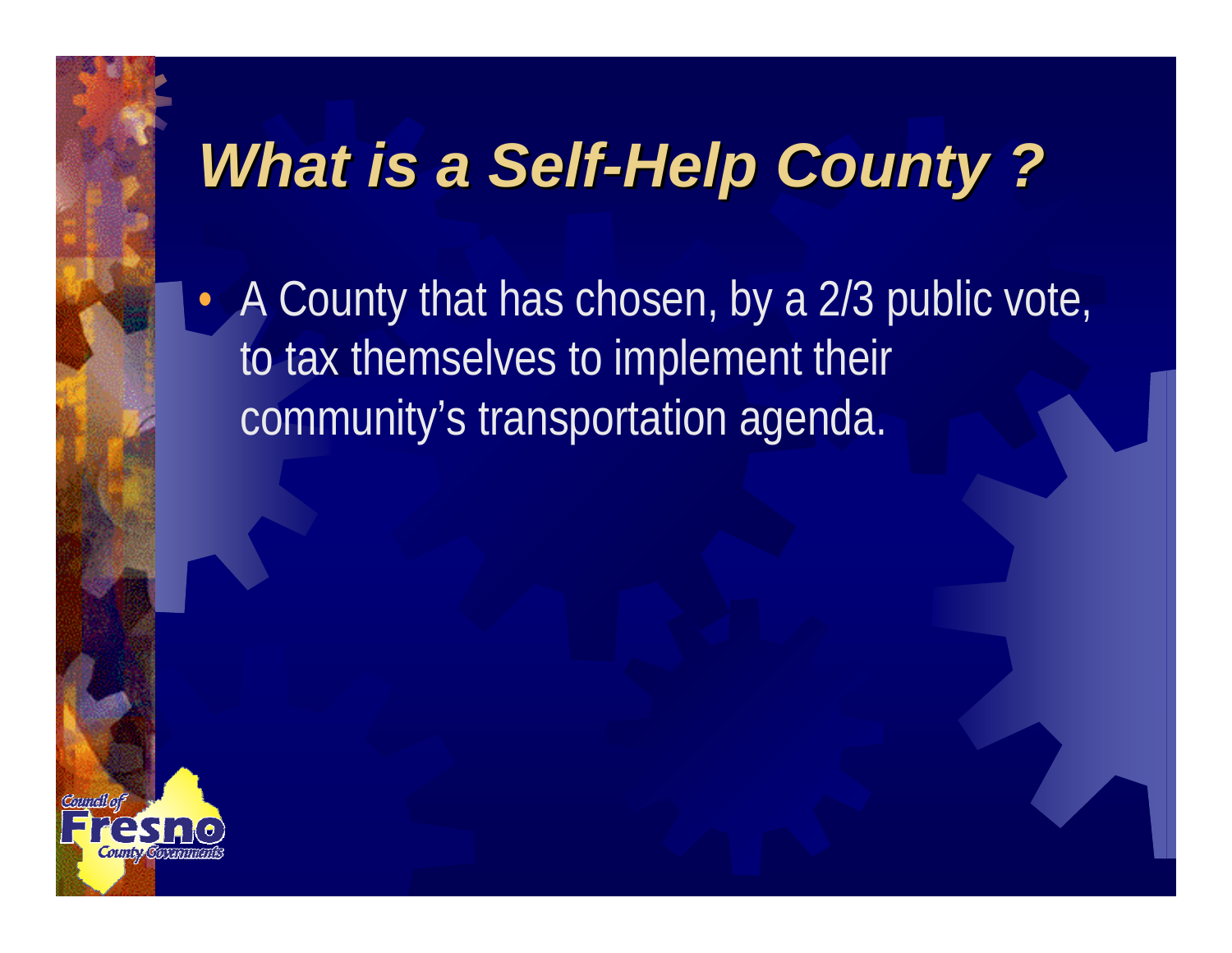# Why did they propose a tax ?

- • Their transportation needs far exceeded projected revenue.
- • Also
	- ¾ Federal dollars come with a federal agenda (i.e. conditions for use)
	- ¾ State dollars often have a similar state agenda (i.e. conditions for use)
- • Self Help County dollars are used to implement the *local community agenda*
- • They also *leverage* other federal or state dollars that require match

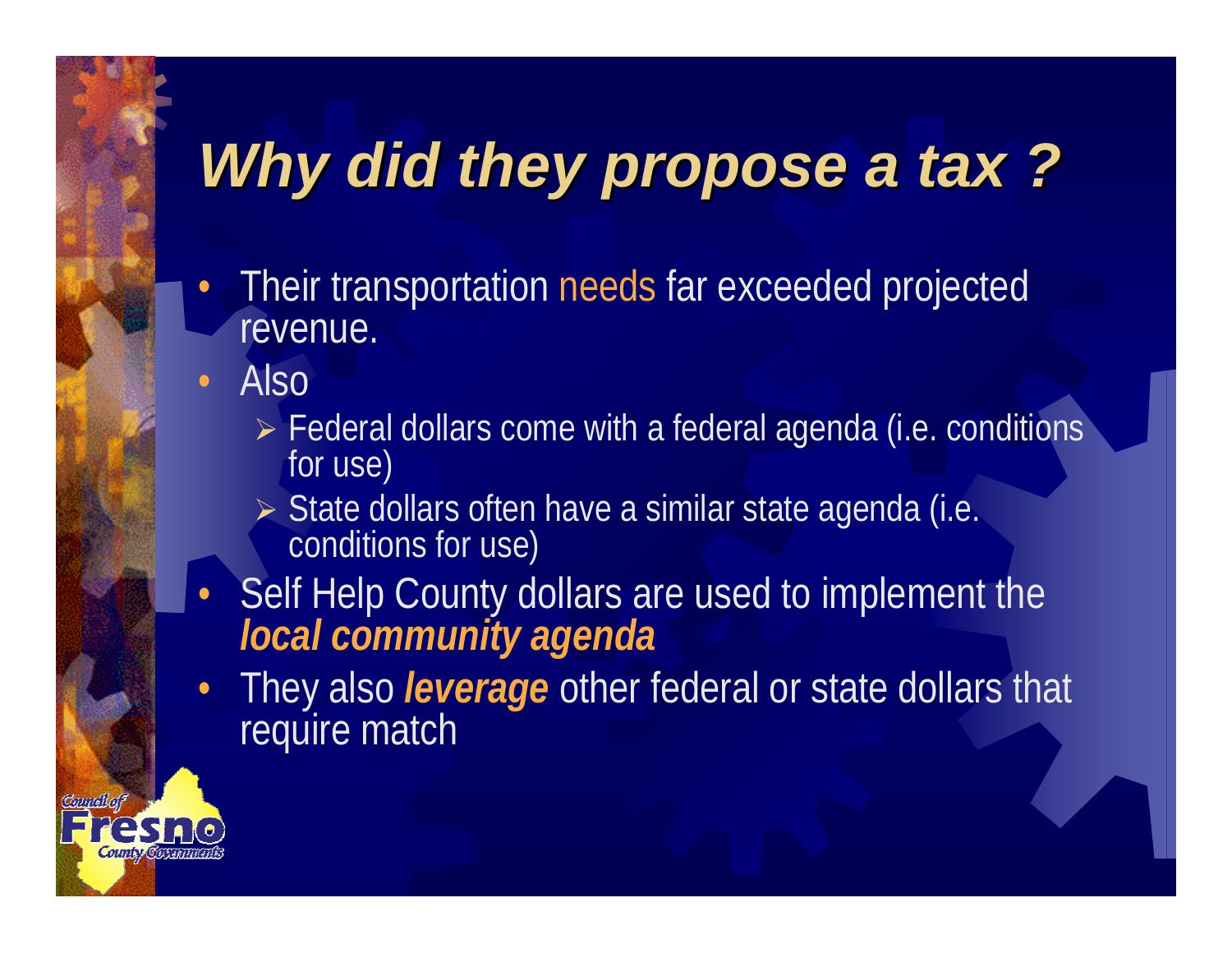### **California's 19 Self-Help Counties**

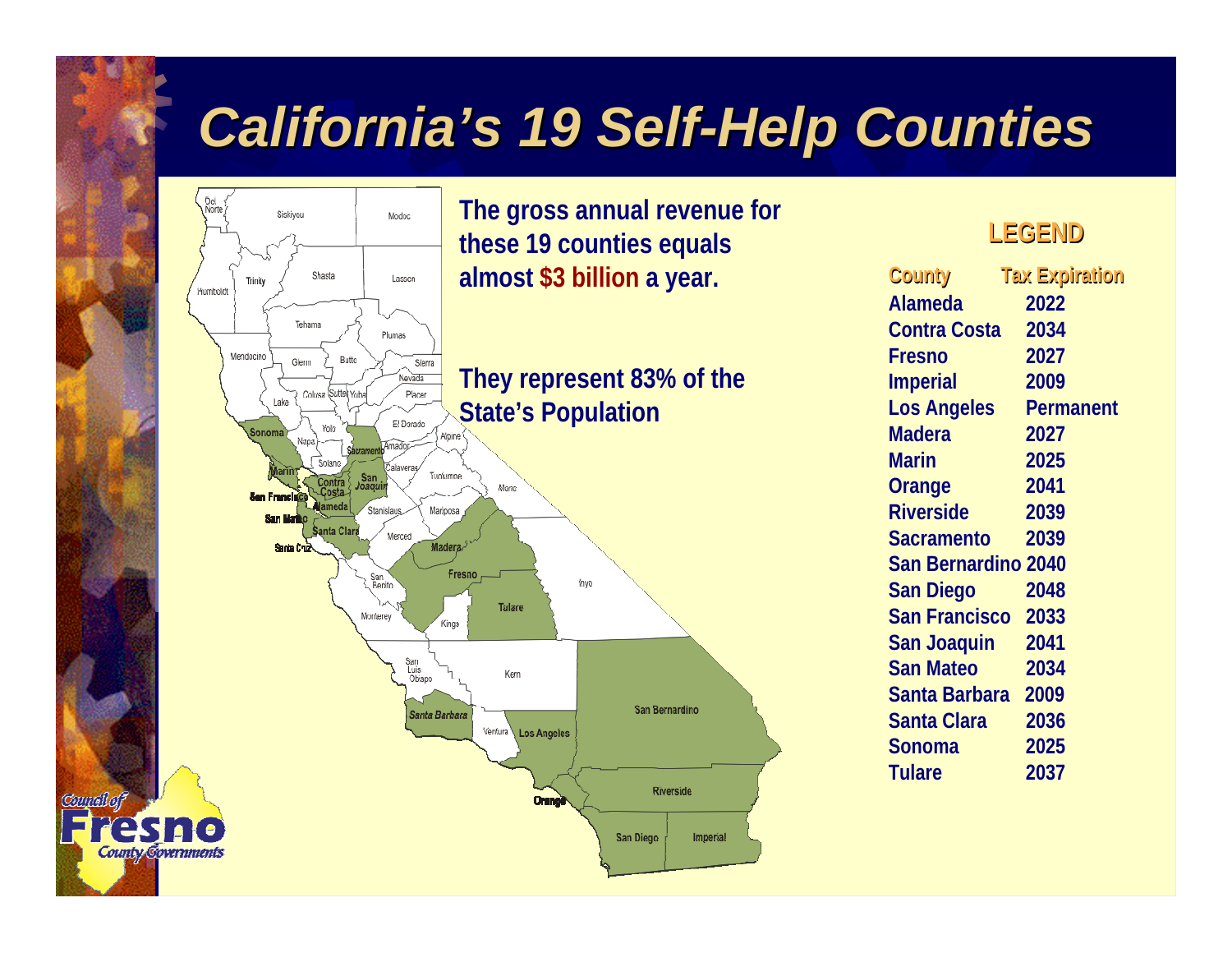### *The Valley's 4 Self-Help Counties*

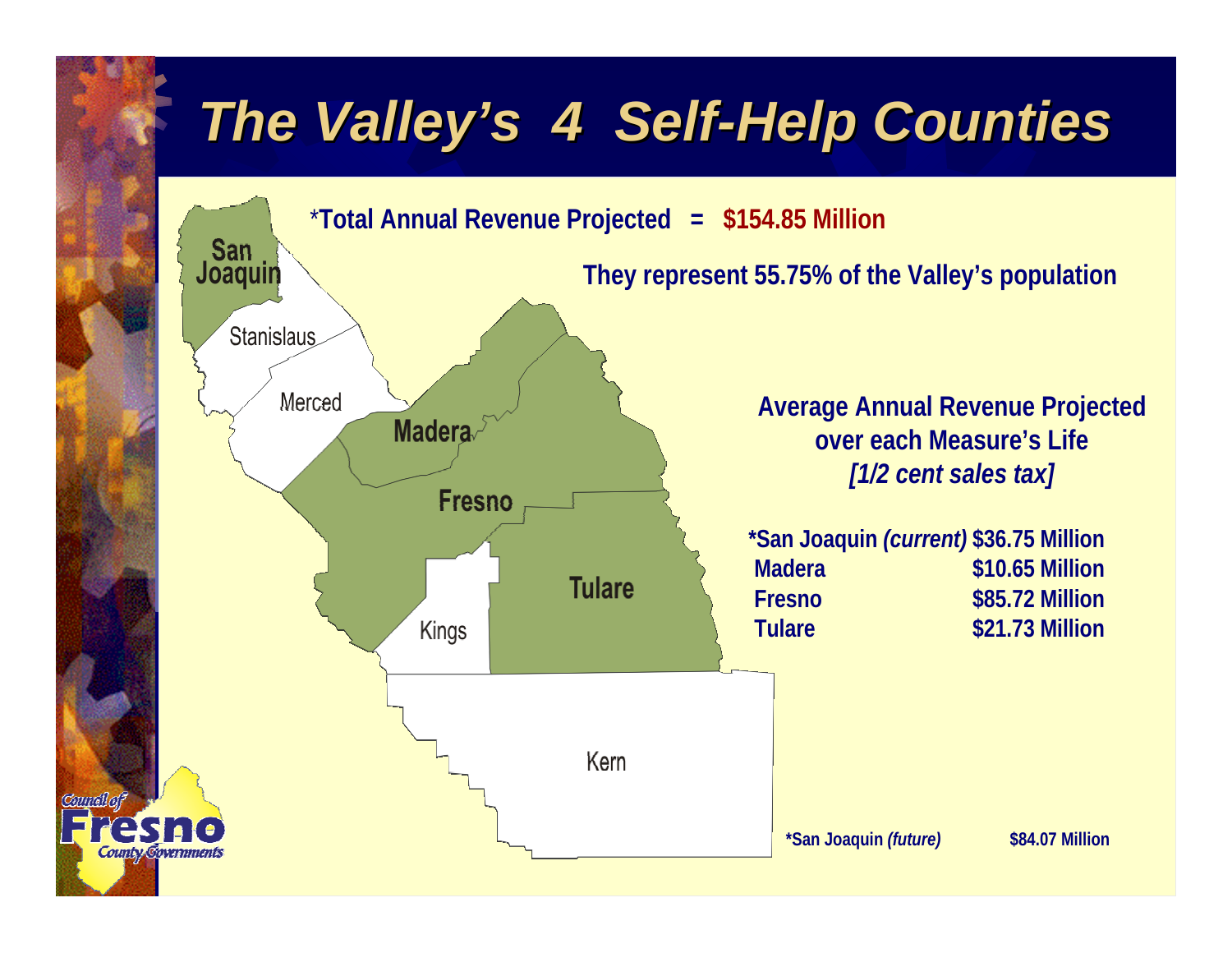### **What if the other 4 counties were** *to pass a transportation measure? to pass a transportation measure?*

- • An estimated \$101.59 million would be collected in annual revenue from the remaining counties of Stanislaus, Merced, Kern and Kings.
- • Valleywide, this would be a \$256.44 million annual revenue if all 8 counties became Self Help

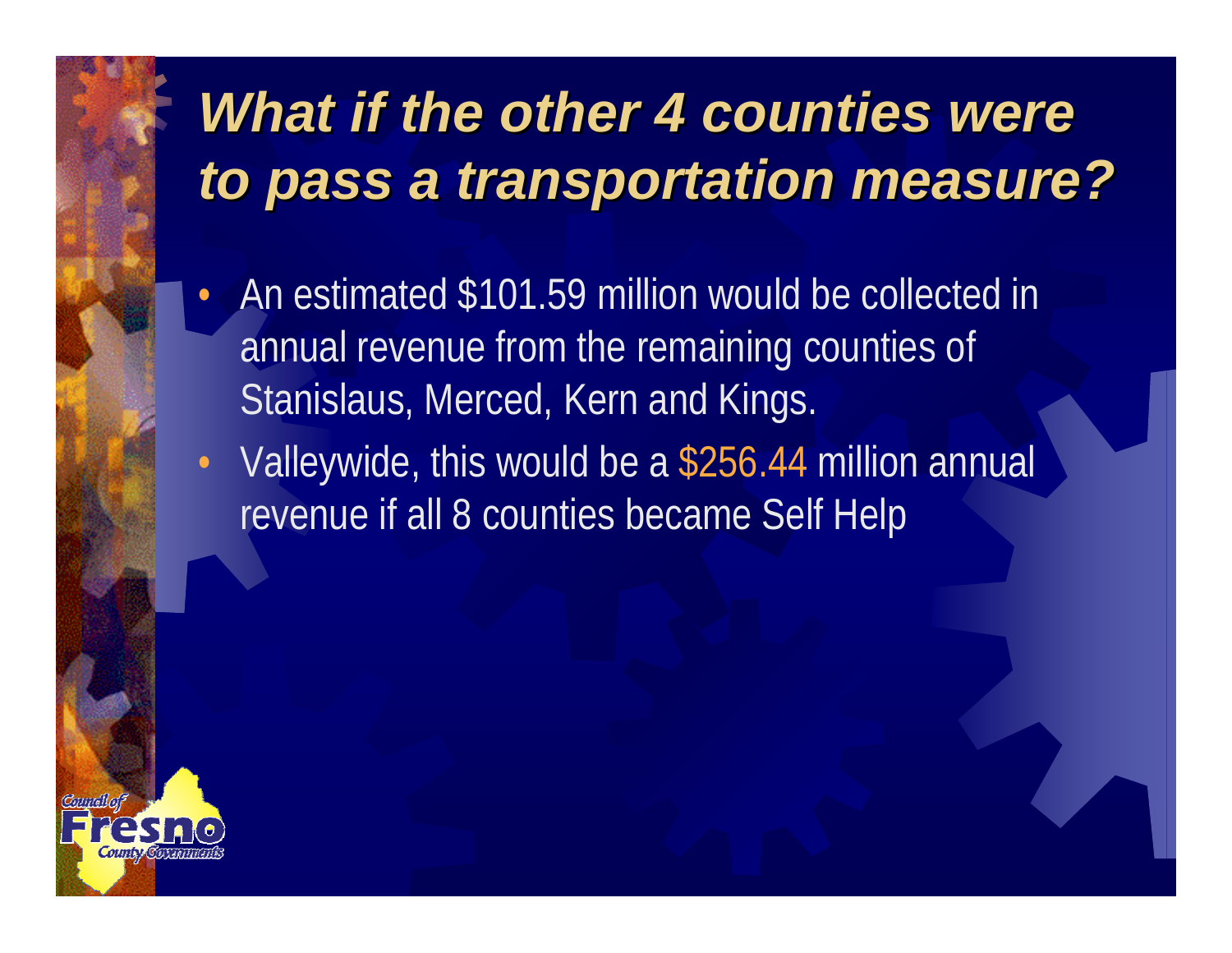## **How these 4 transportation** *measures are helping air quality measures are helping air quality*

- • Each county developed its own community agenda, but they have in common the obvious need to offer transportation choices other than the automobile:
	- •**Transit**
	- •Bicycle lanes, facilities, trails
	- •Pedestrian trails
	- •Van Pools
- • Some measure elements clearly aimed at choices with air quality benefits.
- • Other elements may have flexibility, with projects to be decided upon at the local level
- •All regional transportation projects are subject to analysis showing they would improve air quality when implemented.

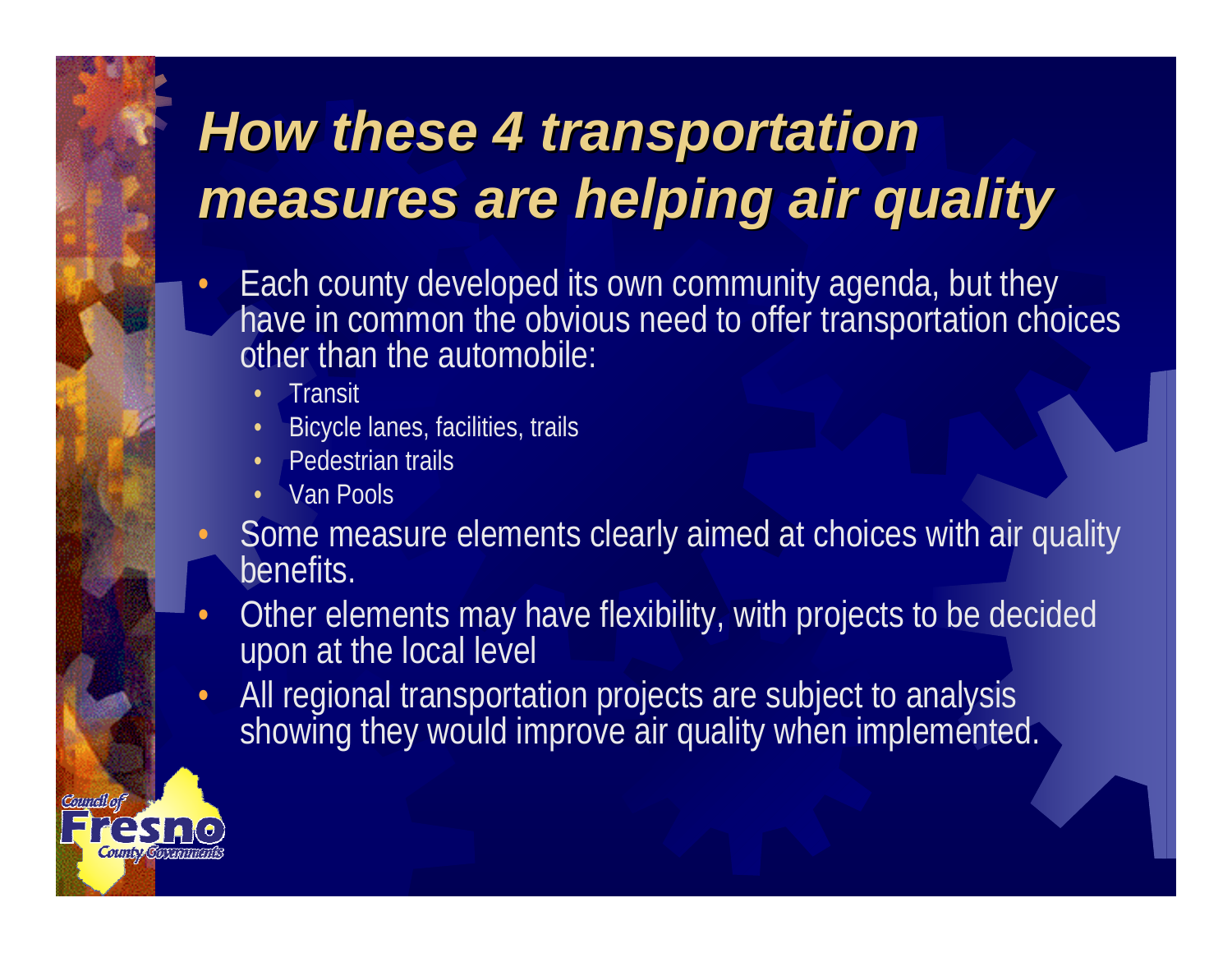## *San Joaquin County's Measure K San Joaquin County's Measure K*

#### **San Joaquin County's Measure K 1990-2010 \$735 Million**

**Local Street Repair & Roadway Safety Congestion Relief Passenger Rail, Bus & Bicycles Railroad Crossing Safety**



Comollof

**Air Quality Improving Elements: 25% (\$183.75 million) Air Quality Improving Elements: 25% (\$183.75 million)**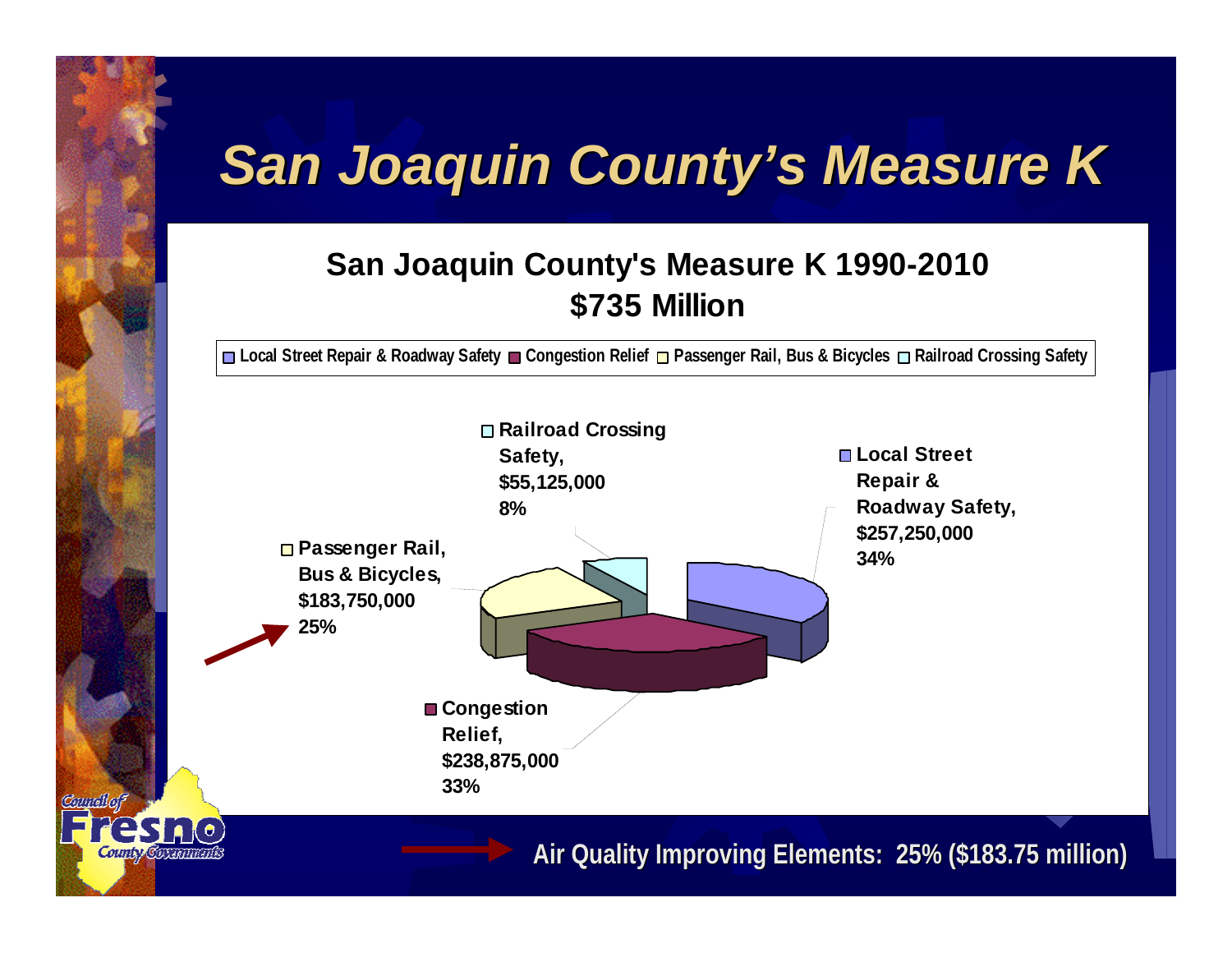### *Madera County's Measure T Madera County's Measure T*

#### **Madera County's Measure T 2007 - 2027 \$213 Million**



Connellon

**Air Quality Improving Elements: 4% (\$8.52 million)**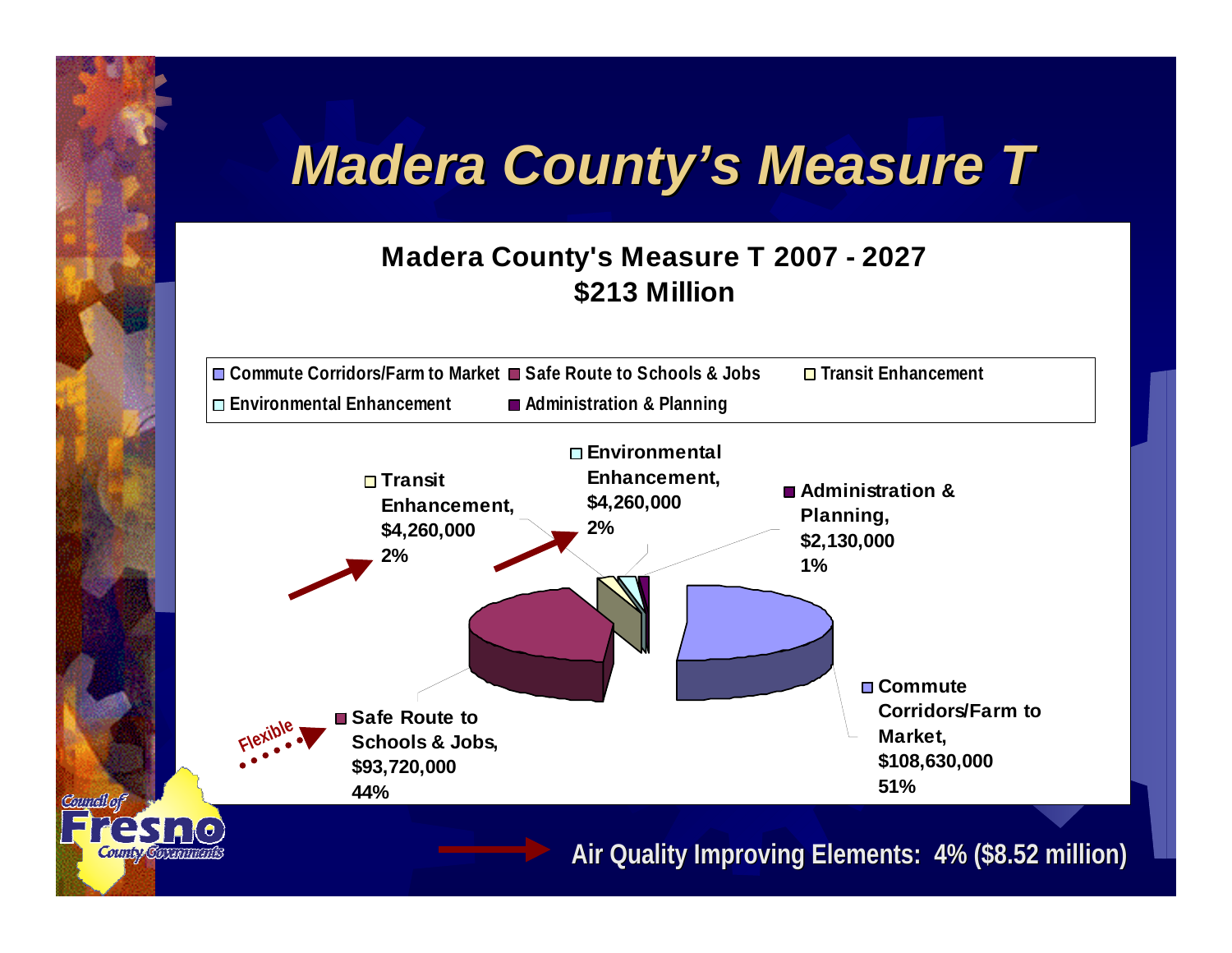### *Tulare County's Measure R Tulare County's Measure R*

#### **Tulare County's Measure R 2007-2037 \$652 Million**

**□ Regional Projects ■ Local Programs □ Transit/ Bicycle/Environmental □ Administration/Planning** 



Councilor

**County, Governments** 

**Air Quality Improving Elements: 14% (\$91.28 million) Air Quality Improving Elements: 14% (\$91.28 million)**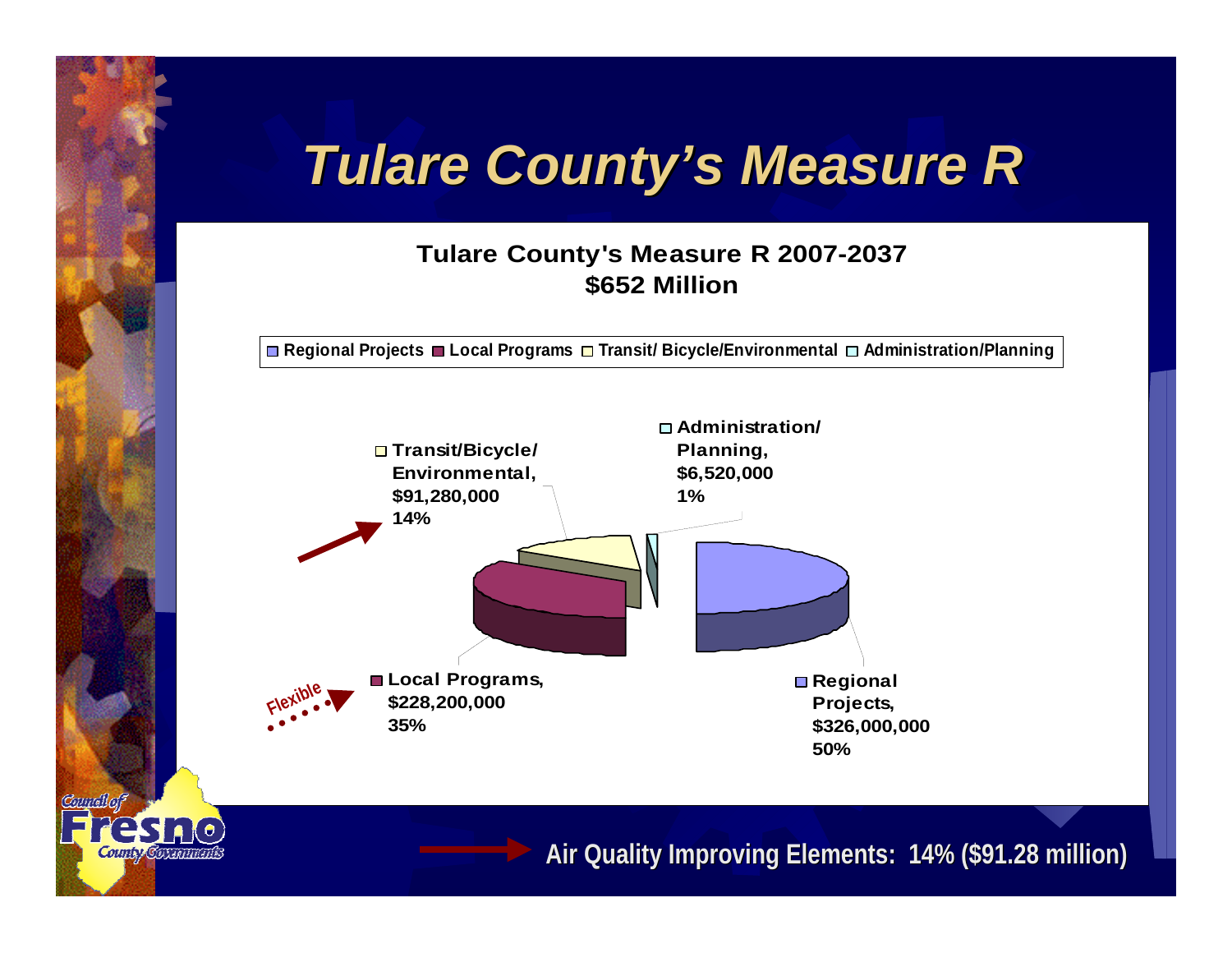### *Fresno County's Measure C Fresno County's Measure C*

#### **Fresno County's Measure C 2007-2027 \$1.7 Billion**



Comolor

**County** Government

**Air Quality Improving Elements: 32% (\$540.04 million) Air Quality Improving Elements: 32% (\$540.04 million)**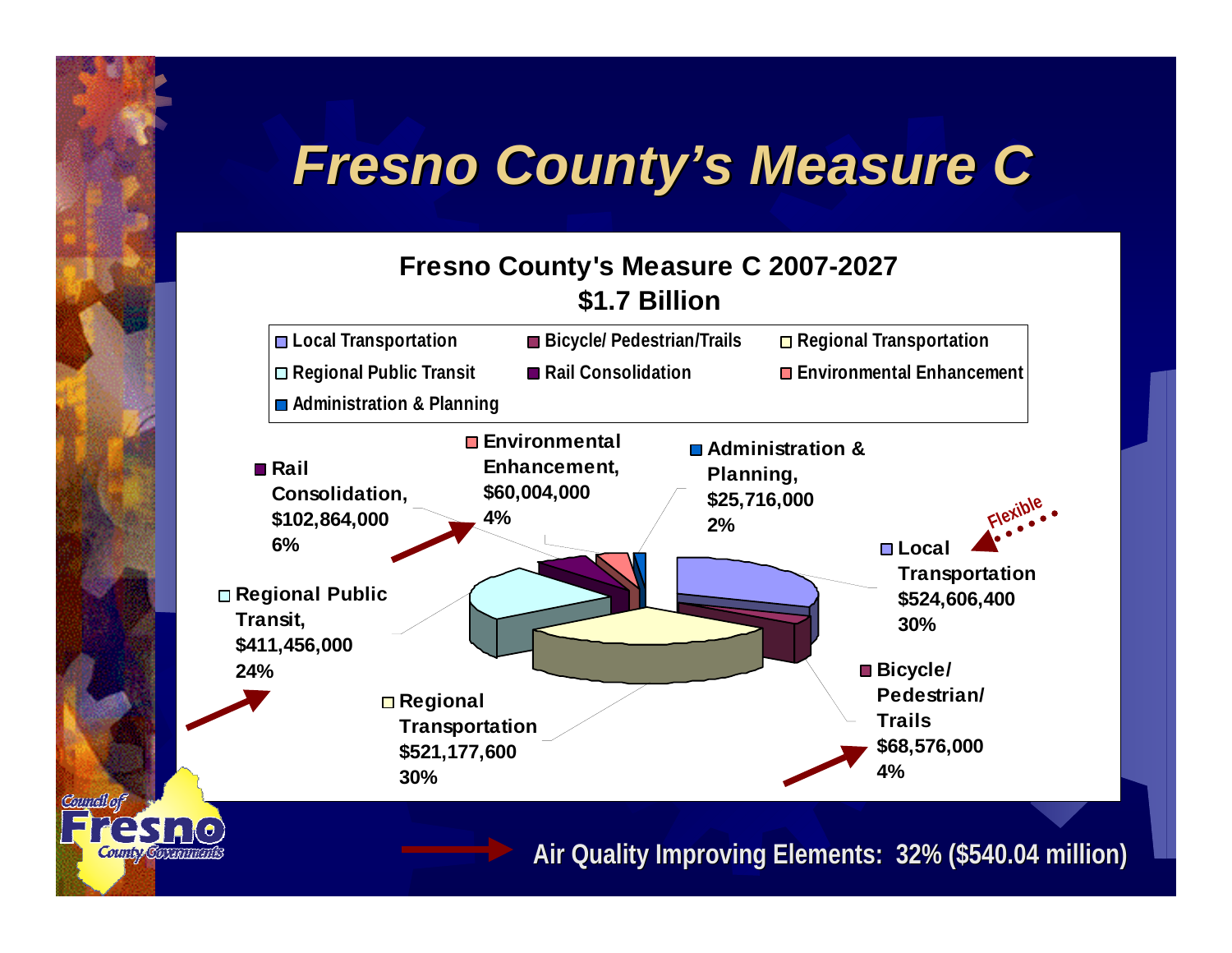## *Total \$ expended with improved Total \$ expended with improved Air Quality expected Air Quality expected*

- • Collectively, the 4 Self Help counties of San Joaquin, Madera, Fresno and Tulare are expending **\$823.59 million** on projects to improve air quality.
- Represents **25%** of the \$3.3 billion anticipated over the 4 measure terms.
- •Does not include flexible programs where local cities and the county may choose additional projects with specific air quality benefits.
- As projects implemented specific air quality emissions calculations should occur to document the benefit.

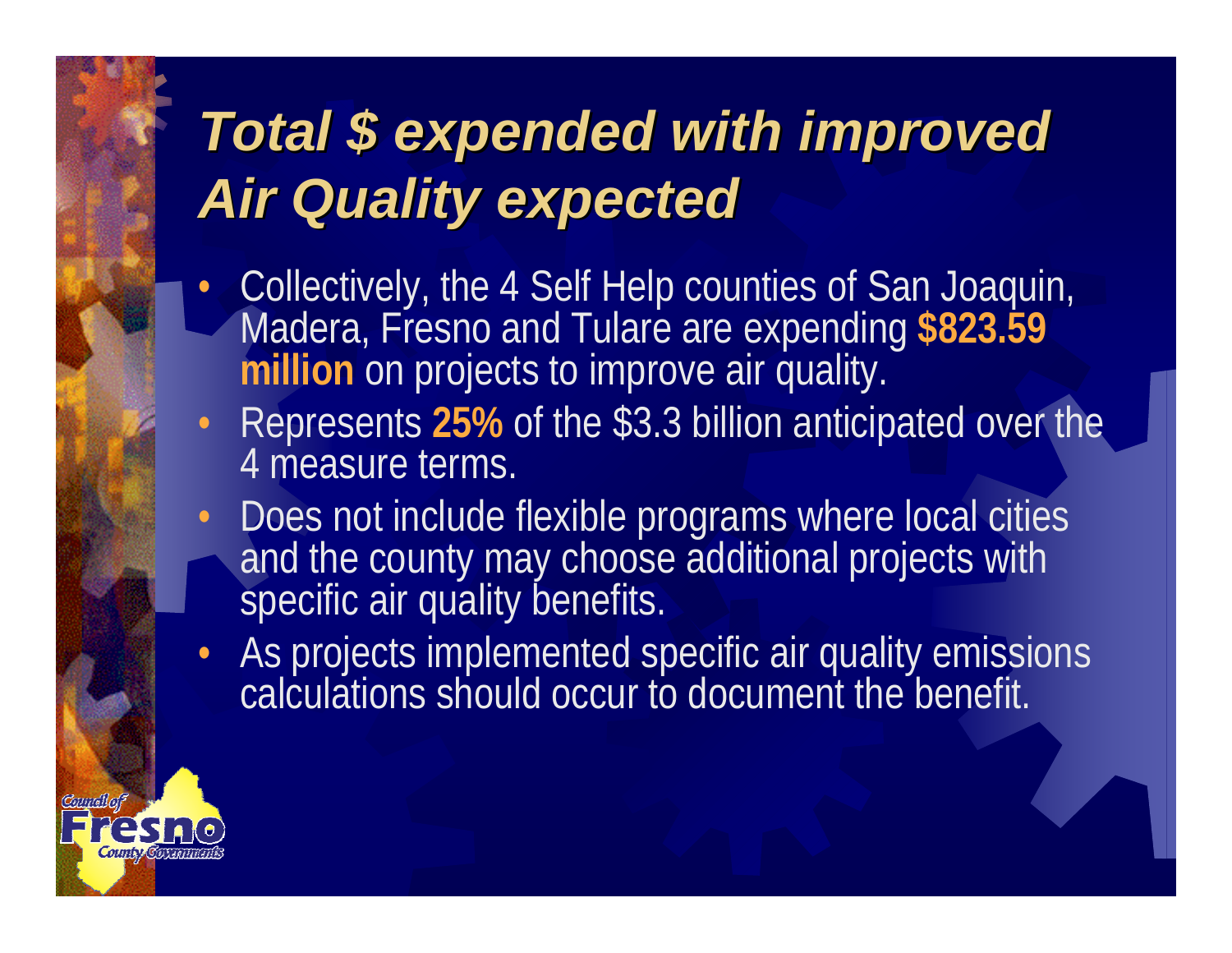### *Passing a Measure is Hard Work Passing a Measure is Hard Work*

- •**May require special legislation (generic available)**
- •**Assessing your needs versus your revenues**
- •**Polling**
- •**Developing consensus on a community agenda**
- •**Polling the proposed plan**
- •**Getting the Measure on the voter ballot**
- •**Voter education**
- •**Campaign leadership**
- •**Campaign funding**
- •**Campaign strategy**
- •**More polling**
- •**2/3 vote required to pass**
- •**Implementing the measure**

### **"ALL POLITICS IS LOCAL"**

Thomas "Tip" O'Neill, former Speaker of the House in the U.S. Congress